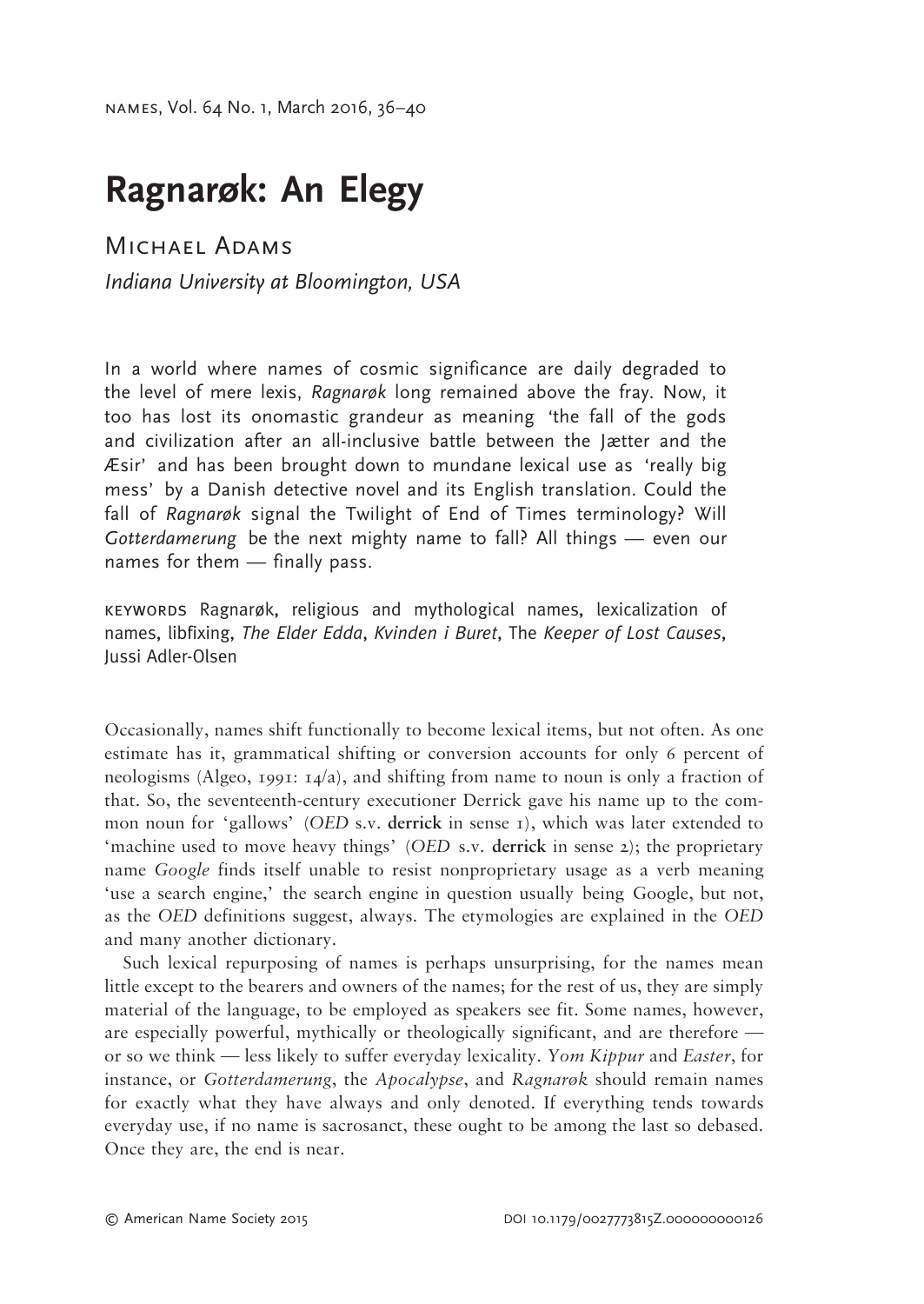Even names restricted originally to a single event have become generalized, especially in twentieth- and twenty-first-century usage. The *OED* (s.v. **apocalypse** in sense 1) records fully naturalized Apocalypse 'outcome of St. John of Patmos' revelation' as early as 1400, and by extension as "Any revelation or disclosure" at about the same time, in 1384 (s.v. **apocalypse** in sense 2), but later from 1894–1994 in the sense 'cataclysm,' which occurs "Also in weakened use," as the *OED* puts it (s.v. **apocalypse** in sense 3.b). So, a character in Jane Gardam's novel *Last Friends* can reflect, "Edward would have had an apocalyptic fit if he'd thought that Betty had ever embraced a woman" (Gardam, 2013: 127). The adjective *apocalyptic* weakens *Apocalypse* or even *apocalypse* enough — as Anderson (2007: 2000) notes, conversion from name to noun "involves a grammatically unsystematic selection of 'attributes'" — but *apocalyptic* as a confused substitution for *apoplectic* — literally, a joke — is weaker still.

Similarly, *Armageddon* refers to "The place of the last decisive battle at the Day of Judgement," according to the *OED* (s.v. **armageddon**), but is "hence used allusively for any 'final' conflict on a great scale," the extended sense illustrated by six quotations from 1811–1928. The last two of these, from a letter of Ford Maddox Ford (1917) and Warwick Deeping's novel *Old Pybus* (1928) pertain to World War I. Richard Hannay, in John Buchan's *The Thirty-Nine Steps*, predicts that context:

They were full of the row in the Near East, and there was an article about Karolides, the Greek Premier. I rather fancied the chap. From all accounts he seemed the one big man in the show; and he played a straight game too, which was more than could be said for most of them. I gathered that they hated him pretty blackly in Berlin and Vienna, but that we were going to stick by him, and one paper said that he was the only barrier between Europe and Armageddon. (Buchan, 1988 [1915]: 9)

Luckily, that war was not final, nor was the next. But *Armageddon* loses some of its significance if it is proposed as a term for war after war.

Names for the End of Time or the Final Battle, whether *Apocalypse* or *Armageddon* or *Twilight of the Gods*, derive a certain dignity from the gravity of the thing to which they refer, but contemporary habits of word formation strip that dignity further than commonplace conversion, to its very bark and rind. Arnold Zwicky (2010) identifies one habit as "libfixing," in which "the 'liberation' of parts of words [...] to yield word-forming elements that are semantically like the elements of compounds but are affix-like in that they are typically bound." Libfixing yields items like *Obamageddon*, by which Robert Stein on his blog *The Moderate Voice* (December 6 2012) referred to Barack Obama's re-election as President of the United States: "A month after Obamageddon, survivors of the ruins start makeovers for another presidential faceoff" (Zimmer and Carson, 2012: 503).

Libfixing has received a fair amount of attention among linguists. Mark Liberman (June 21 2011), for example, collects a number of -*pocalypse* forms in a post on *Language Log*, beginning with the infrequent but well attested item *sportspoca*lypse 'catastrophic event in the world of sports'. He quotes Owen Good (February 26 2011) on synonyms in "Your Guide to Video Gaming's Sportspocalypse 2011": "Sportspocalypse. Sportsmageddon. Spörtsnarök? Whatever you want to call it, the coming month is packed with sports video game releases — a seven-way showdown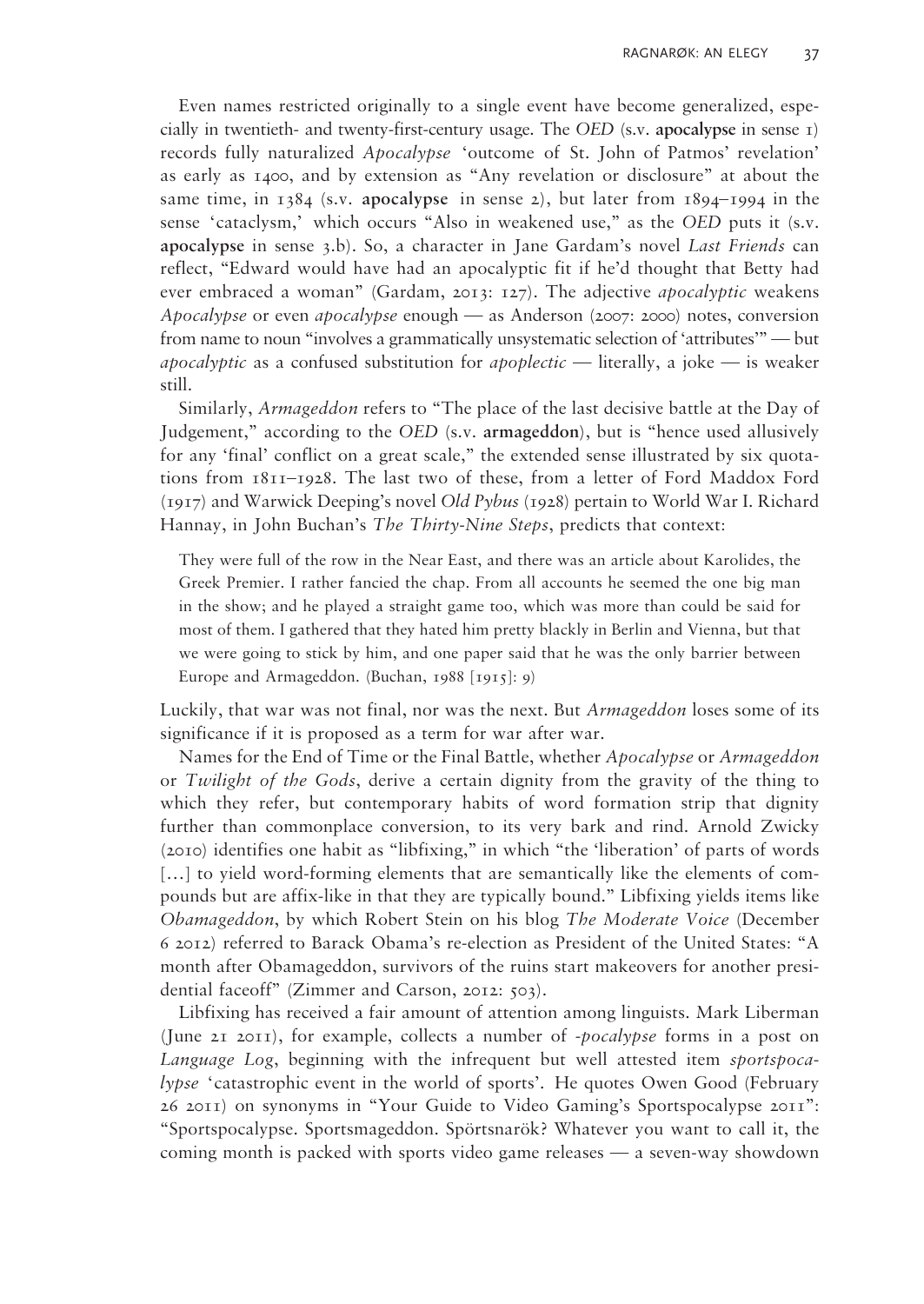of licensed sports titles in a month that normally sees only two baseball games." It seems unlikely that when John of Patmos forecast the final battle for dominion over all creation he had any sport in mind, least of all sports-themed videogames. Nevertheless, great events have been reduced to quotidian scope by means of everyday lexical use and creativity.

From American experience, heavily laden as it is with Biblical language, -*pocalypse* and -*mageddon* libfixing are plausible enough, but -*narök* from *Ragnarök*, the name of the final, cataclysmic battle in Norse mythology, strikes one as incredible. Barely an American has heard of Ragnarök, let alone used *Ragnarök* in a sentence. The foreignness of it is emphasized by the no doubt humorously proposed extra diacritical mark in *Spört*-, which follows in a long tradition of what some linguists have come to call the heavy metal umlaut or röck döt (Spitzmüller, 2012: 270–272). *Ragnarök* seems least likely of all the grand end-time names to be humbled by ordinary lexical conversion, except perhaps for German *Götterdämerung*, in which the umlauts are authentic.

Yet humbled it has been, for in Jussi Adler-Olsen's Danish detective novel, the first in the Department Q series, *Kvinden i Buret* [= *The Woman in the Cage*] (2008: 14), Detective Carl Mørck's office is described as follows: "Det var kun i situationer som lige før, hvor lokalet havde været stuvende fuldt af nære og stærkt observerende medarbejdere, der måtte kante sig omkring slidte rulleborde og dynger af sagsmateriale, at han betragtede sit kontors ragnarok med en vis ærgrelse." For those who do not read Danish, Lisa Hartford has provided an English translation, in *The Keeper of Lost Causes* (2011: 8), the English version of Adler-Olsen's novel: "It was only in situations like the one that had just occurred, when the room was crammed with superattentive colleagues who had been forced to sidle around worn-out document carts and heaps of case materials, that he regarded the ragnarok of his office with a certain dismay."

This general sense of *ragnarok* "mess" appears to be a fairly recent innovation in Danish. *Den Danske Ordbog* (2005), a standard dictionary, defines *ragnarok* first, as expected, in the onomastic sense: "gudernes og menneskeverdenens undergang efter en altomfattende kamp mellem jætter og aser" [= 'the fall of the gods and civilization after an all-inclusive battle between the Jætter and the Æsir'] and more transparently as "apocalypse, dommedag, eskatologi." The second sense is more general — "voldsom tumult" [= 'violent tumult'], but not as general or as semantically weakened as to mean simply 'mess.' Bilingual dictionaries do not include *ragnarok* among the equivalents of *mess* (see, for instance, Nielsen, 1998). In the case of Carl Mørck's office, *ragnarok* seems to mean something like 'really big, almost inconceivable mess. '

Ragnarok 'really big mess' may be Adler-Olsen's innovation, but Carl Mørck's office — however messy — is not the end of the world. If using *ragnarok* 'really big mess' diminishes *Ragnarøk* in Danish, consider how debased the term has become when used to mean 'really big mess' in English. In America, next to no one worships the Norse gods, though readers are more likely, I suppose, to learn about *Ragnarøk* and reflect on last things when they try to look *ragnarok* up in a dictionary. Will they appreciate the incongruity between name and word, or will they barely register the conversion and its semantic implications? After all, though rare relative to other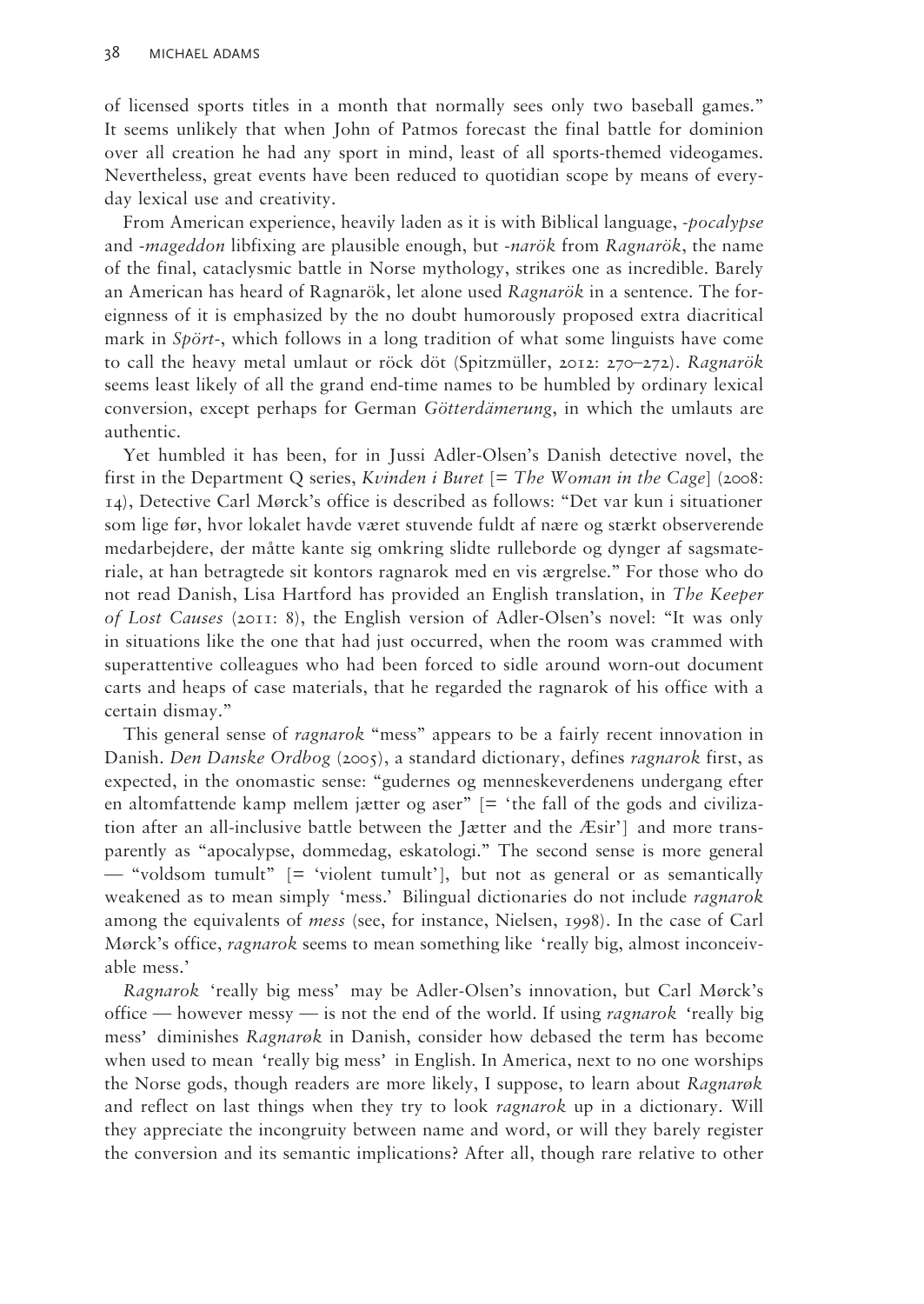word-formative processes, name to noun conversion is familiar enough, and many readers of the detective novel will care little about the mythological resonance of the name, only a whisper of which remains in Adler-Olsen's usage.

In the *Elder* (or *Poetic*) *Edda*, Ragnarøk is grim, indeed.

| Gól um ásom             | Gullinkambi,                                  |
|-------------------------|-----------------------------------------------|
| sá vecr holða           | at Heriaforðrs;                               |
| enn annarr gelr         | fyr iorð neðan,                               |
| sótrauðr hani,          | at solom Heliar.                              |
| $\lceil \dots \rceil$   |                                               |
| Brœðr muno beriaz       | oc at bonom verðaz,                           |
| muno systrungar         | sifiom spilla;                                |
| hart er í heimi,        | hórdómr mikill,                               |
| sceggold, scálmold,     | scildir ro klofnir                            |
| vindold, vargold,       | áðr verold steypiz;                           |
| mun engi maðr           | oðrom byrma.                                  |
| $\left  \ldots \right $ |                                               |
| Sól tér sortna,         | sigr fold i mar,                              |
| hverfa af himni         | heiðar stiornor;                              |
| geisar eimi             | við aldrnara,                                 |
| leicr hár hiti          | við himin siálfan. (Kuhn, 1962: 10–11, 13–14) |
|                         |                                               |

Or, in English translation,

Over the Æsir, there crowed Golden-comb, Who wakes the warriors at Host-father's home; another crows beneath the earth, a soot-red cock in the halls of Hel. […] Brothers will struggle and slaughter each other, and sisters' sons spoil kinship's bonds. It's hard on earth: great whoredom; axe-age, blade-age, shields are split; wind-age, wolf-age, before the world crumbles: no one shall spare another.  $[...]$ The sun turns black, land sinks into sea; the bright stars scatter from the sky. Flame flickers up against the world tree; fire flies high against heaven itself. (Orchard, 2011: 11 and 13)

The cocks crow, and all hell breaks loose. The Seeress foretells the conflagration at the end of time, as the Norse understood it; she does not notice Carl Mørck's office in twenty-first-century Copenhagen, nor does she comment on it in her prophecy.

But the descent from *fornyrðislag* or 'old poetry meter' to the cadences of police procedural is, if disappointing, cosmically instructive. We learn from it that this is the way the world ends: not with an onomastic bang, but a lexical whimper.